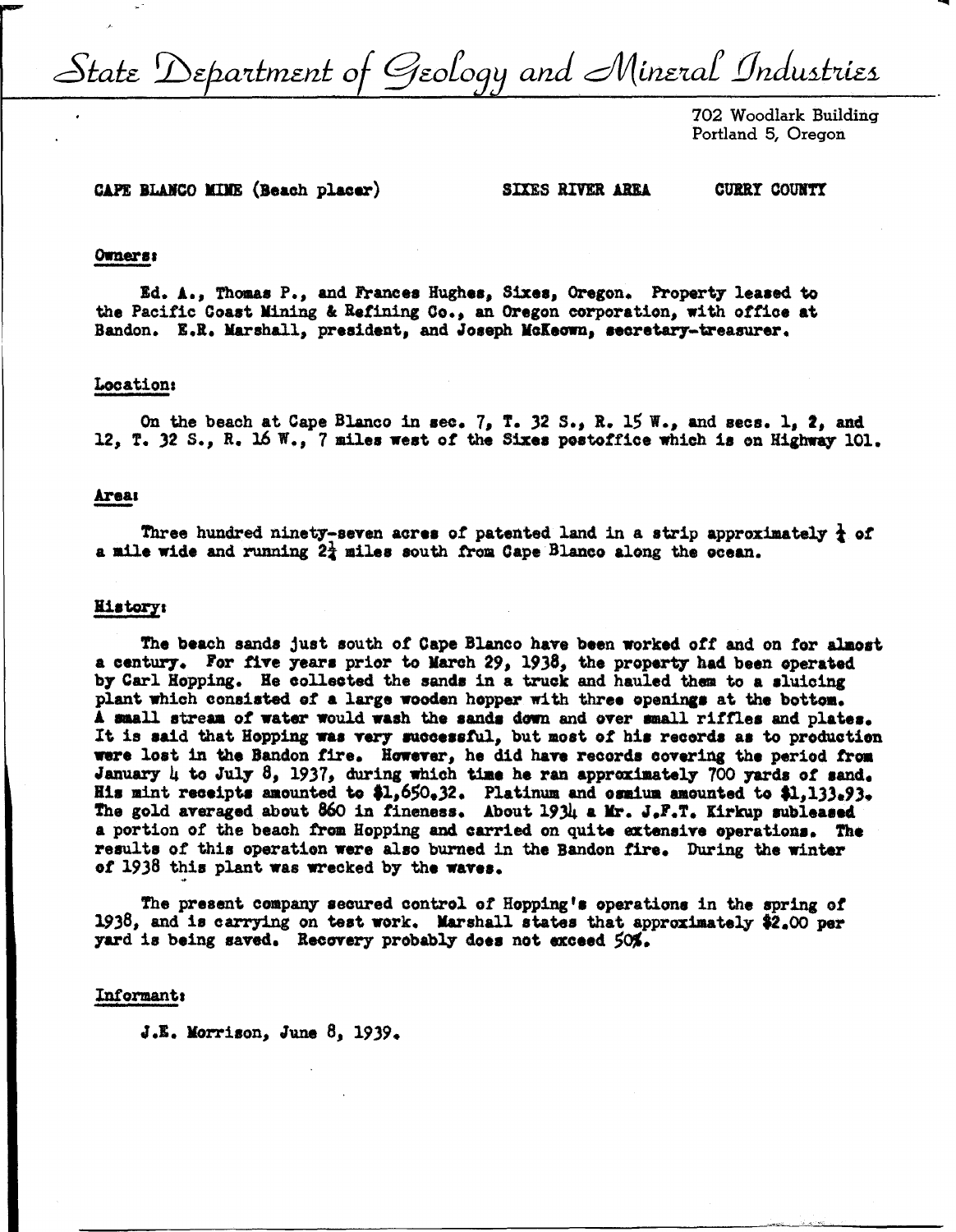#### CAPE BLANCO PLACER PROPERTY

Our property is located on Came Blanco, Curry County, Oregon. It is two and one-quarter miles in length by one-quarter mile wide. The tidelands on which our mainland fronts is mostly fee-owned and are vary rich in gold and platinum; in fact, it is the opinion of the Oregon State Geological Department that this property is the richest on the Oregon Coast. It also contains great quantities of chromite and magnetite which are also valuable minerals.

A small sluicing plant has been operating on this property for several years and we have United States Mint returns on Sold and "Hidberg Brothers' returns on Platinum actually recovered by this plant from our sands. The average recovery being about \$2.00 per cubic yard.

After the expenditure of "15,000.00 on experimental work over a period of four years we have solved all of the concentration, extraction, separation and recovery problems connected with the fine values in our sands.

The final problem was that of concentration on a large commeroial basis. This has been recently solved by the Cottrell Engineering Company of Los Angeles, who have put on the market a machine designed for the purpose of recovering fine values from slimes (400 to 500 mesh). Forty sacks of beach sand were shipped to the plant and the efficiency of this Cottrell machine tested. It made a 90" recovery.

Since the advent of this machine we are now able to accomplish as much with a '10,000.00 plant construction fund as we could have accomplished before its appearance on the market with \$50.000.00.

There is no room at the location of our small plant to increase its capacity and not a sufficient supply of water. It is our intention. therefore, to erect a plant about one-quarter mile south of our present small plant and start operations with one Cottrell machine and ourchase three additional Cottrell machines from profits. They cost [1000.00 each. The makers claim it has a handling capacity of twenty tons per hour of minus ten mesh material. Te, however, are basing our astimates on fifteen tons ner hour. Our new plant is designed to serve four Cottrell machines, which should give our plant a handling capacity of over one thousand cubic yards of common sand and gravel per day of twenty-four hours. Our new plant will be erected on the side of a hill overlooking a great swamp. miles in extent, which will hold many millions of tons of tailings.

We must obtain our gater supply from the ocean and pump it to a reservoir located at a higher elevation than our plant.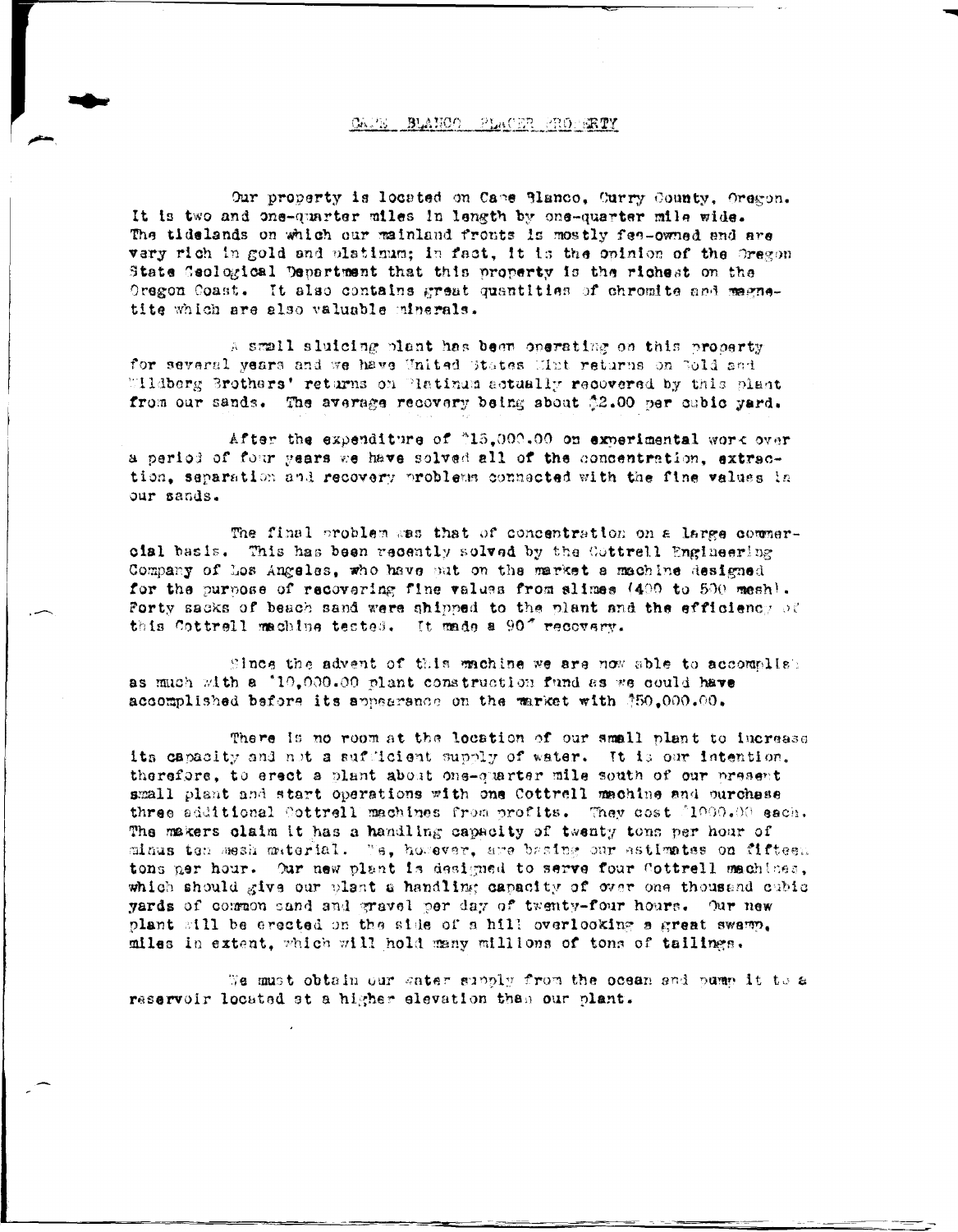We will need a total of \$10.000.00 to build and equip this new plant. Three thousand dollars has already been secured and from present indications, the balance will be obtained very soon. For the \$10.000.00 we are selling a one-quarter undivided interest in our leased property rights, together with an obligation to repay the 10.000.00 out of first net profits, plus interest at the rate of seven per cent per annum. In addition, these investors may appoint any representative they desire to control the expenditure of all money. All revenue shall also be under their control until they are fully repaid.

Occasionally hundreds of dollars par cubic yard are recovered from our sands in places where rich concentrations have taken wince but we are not considering such rich spots. Our estimates are based on an average recovery of \$2.00 in Gold and Platinum per cubic yard of common sand and gravel handled in our plant so that within thirty days after commencement of operations we should be able to repay the 210.000.00 and we agree to repay it out of net profits before any other distribution of profits shall be made. Our proposed plant with one Gottrell machine should handle more than three hundred cubic yards of common sand and gravel per day which at a recovery of \$2.00 per cubic yard would give us a revenue of  $\triangle 18,000.00$  per month which is ample to repay the  $\triangle 10,000.00$ and purchese three additional Cottrell machines. We estimate that our total operating costs ahould not exceed fifty cents per cubic yard.

A plant dith a capacity of one thousand cubic yards per day of twenty-four hours should be adequate to efficiently mine this property. By excavating a strip seventy-five feet in width along the upper edge of the beach where the greatest concentration by the ocean takes place, it will require between two and three months' time to excavate this strip from one end of our property to the other end, a distance of two and onequarter miles. "hile this excavating work is being done the ocean will be working for us by transporting additional quantities of send, filling our excavations and concentrating it.

As evidence of this action. Mr. Simmson, who is operating the present small plant for us on a 25% royalty basis, excavated the same srea of beach ten times during the month of February 1940. The sea filled the excavations each time with sand and concentrated it. This material was sluiced in our plant and from it Mr. Simpson recovered over \$2.00 in Gold and Platinum per oubic yard. Because he has no vibrating screens he has to handle the boulders as well as sand and, therefore, is making only about a 55% recovery. With sand screened to ten mesh a 70% recovery of these fine values is possible by our methods of sluicing but the capacity of this present plant is only about five cubic yards per day.

 $-2-$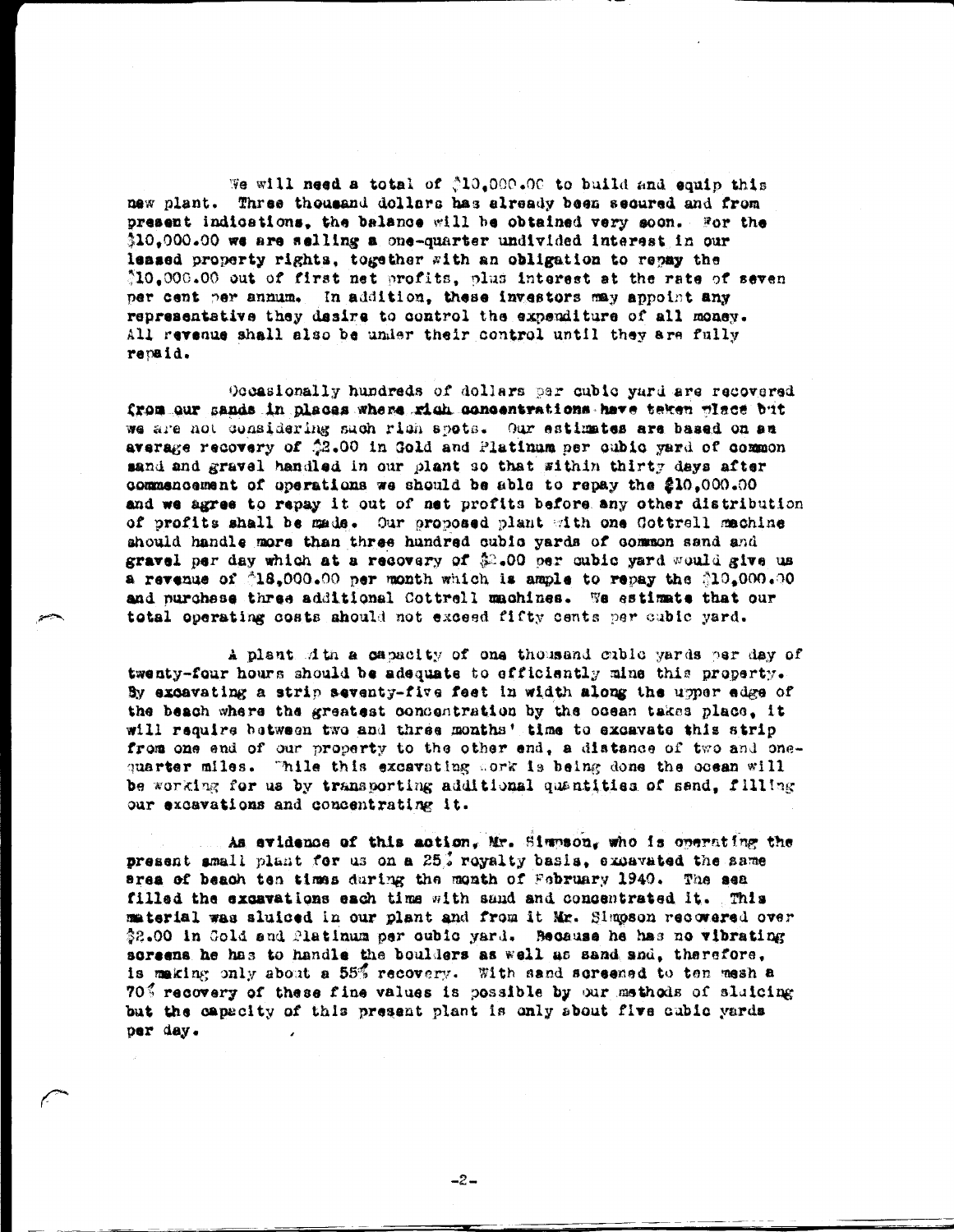We are now extracting practically all of the Gold and "intinum contained in our screen concentrate, and separating the fine platinum from the gold. The next step to be taken is to build a plant with a greater capacity. THERE CAN BE NO RISK OF LOSS INVOUVED IN BUILDING A PLANT SIMILAR IN PRINCIPLE TO OUT PRESENT PLANT AS WE KNOW WHAT IT WILL DO. By the addition of four Cottrell machines we should have a daily capacity of one thousand cubic yards and make a 90% recovery.

In our opinion, the possibilities for a large, successful and permanent mining operation en our Cape Blanco property is one which would not be questioned by any well-informed person.

We are not selling stock, you understand. Individual assignments will be made to sach investor for his or her interest in proportion to the amount of his or her investment in the purchase of the one-quarter interest. These assignments shall be in legal form so that they may be recorded in the Official Records of Curry County, Oregon. For instance, an investment of \$1,000 will entitle you to an assignment of a two and one-half per cent interest in our Cape Blanco property rights under and by virtue of our mining lease. On the basis of production and recovery as above outlined, we estimate that those who participate in the purchase of the one-quarter undivided interest should receive between 25% and 100% per month on the amount of their investment for many years, by reason of the fact that the sea will furnish us with practically an inexhaustible supply of material to mine, and will continue to do so as long as the mainland and the sea exist.

The above estimates of revenue are based only on the recovery of the free gold and pletinum content of the common sand and gravel. The so-called by-product minerals, namely, chromite and magnetite will, in due time, provide us with a very large additional revenue. The recovery and separation of the magnatite from the chromite is comparatively a simple matter.

The Dings Magnetic Separator Company make various magnetic machines which are in successful use in thousands of manufacturing plants throughout the world. We have discussed our magnetic separation problems with these people and are assured by them that a simple magnetic pulley driven by a canvas belt carrying on its surface the material to be separted will efficiently separate the magnetite from the chromite and non-magnetic material. These pulleys cost less than 7500.00 each. The chromite can then be put through one of their High-'ntensity Magnetic Separators and several grades of quality may be extracted and separated each from the other. These machines cost about \$4000.00 each.

Several months ago two samples of our Cape Blanco sands were taken by Mr. Wixon and Mr. Lowell of the Oregon State Department of Geology and Mineral Industries. The of these samples was teken about 1/3rd and the other about 2/3rds of the distance from the northerly end of our Cape Blanco property. We are informed that the one sample assayed 13% and the other 25% in volume of the common sand, in chromic oxide. We, however, are estimating on an average volume of 15% of chromits being present in our Cape Blanco sands.